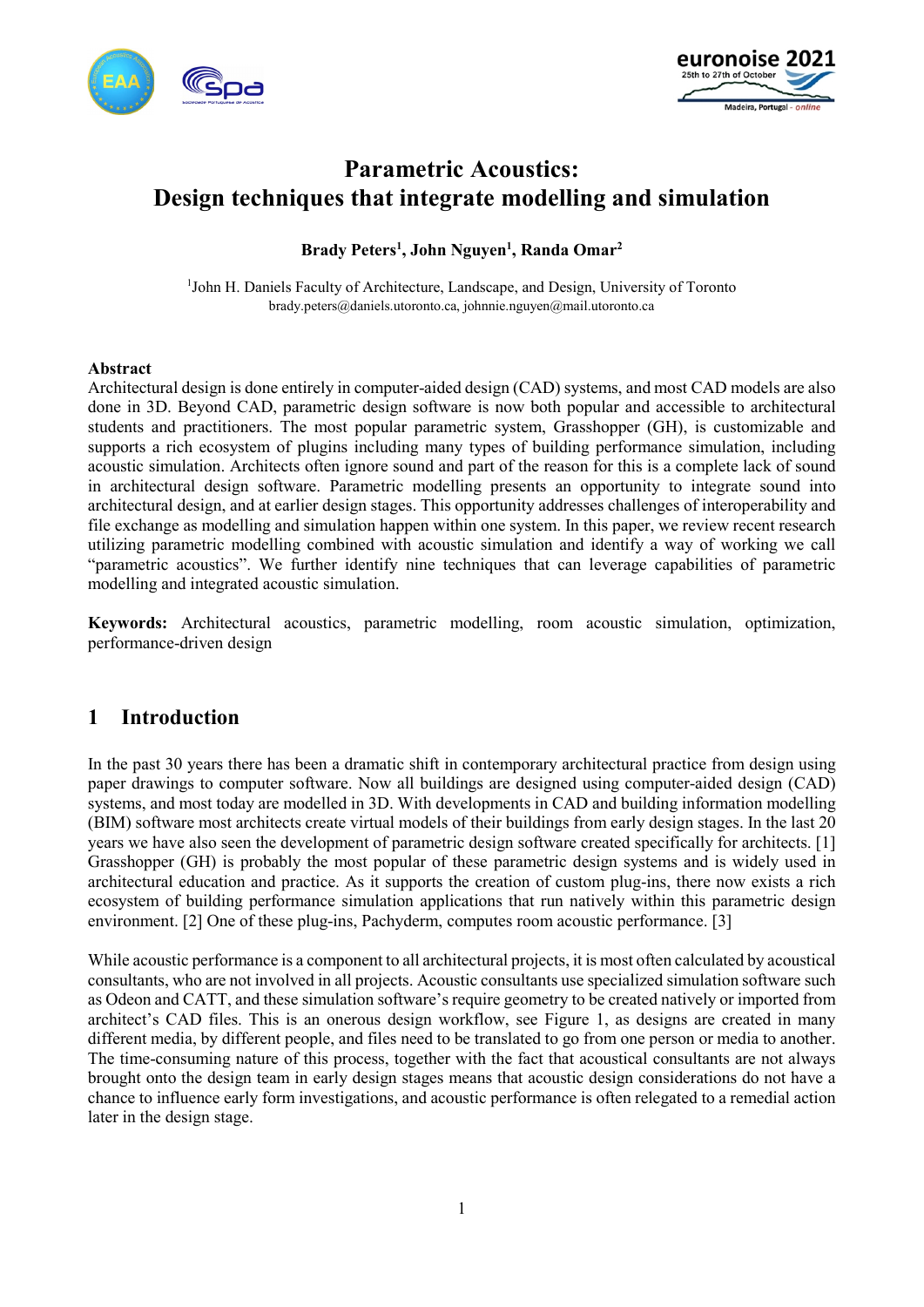



Figure  $1 - A$  standard architectural acoustics workflow

This research project begins with the proposition that there is an inherent opportunity that lies within new parametric design and simulation software that enables acoustical performance to be brought in earlier in the design process. We call this new way of designing for sound and space, "parametric acoustics." In the parametric acoustics workflow, designs do not need to be translated as design logic, modelling, and simulation is done within the same environment – within the "parametric script", see Figure 2. We believe that this revised workflow makes it easier and faster to carry out acoustic simulation, and it will greatly increase the formal and aural possibilities that designers will be able to explore.



Figure  $2 - A$  parametric acoustics workflow

# **2 Background**

In the early 2000's, most architects still relied on their intuition and past experiences to begin the early designing phases of a project, often through the fundamental method of trial and error to try and meet required project requirements. In the case of acoustics, only when a clear design was established were other acousticians consulted to analyze and help optimize performances metrics. This post-design consultation approach could lead to cost increase and limit potential solutions due to installation challenges. [4]

However, this mentality started to slowly change in the 2000s, with the introduction of new parametric software designed specifically for the building industry, and one of the first parametric programs was *GenerativeComponents (*GC*)*, developed by Robert Aish. [5] GC was developed and user-tested by members of the Smartgeometry (SG) community, a computationally-adept group of architects and engineers who were interested in integrating parametric modeling as part of their design workflows. [6]

In conventional modelling, parts of a model are easily added, modified, or erased, but these parts have no relation to each other, and so changing designs is difficult which limits exploration and restricts design. [7] In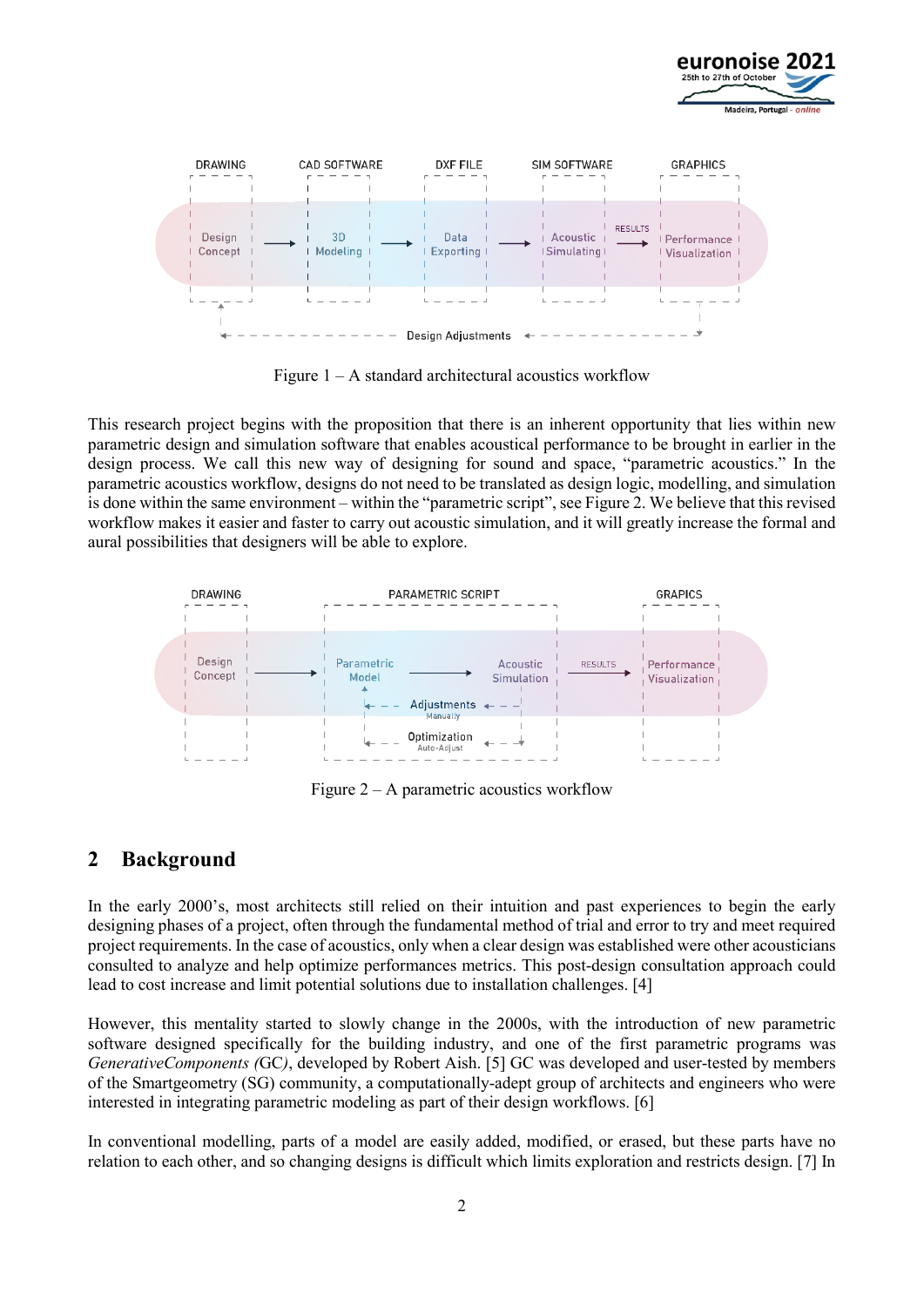

parametric modelling, the designer establishes relationships and builds a design through this series of relationships. As this requires more thought to develop the logic of the design, parametric design can take more time initially, but it makes reworking designs very fast. [7] In architecture, parametric modeling often refers to "propagation-based systems" [1] which is based on the idea of constraints where the user selects and establishes the relationship between parts, which together build up into cohesive system that remains consistent throughout changes. [7] By leveraging computational power, parametric modeling can quickly iterate through different design changes within the defined constraints within the algorithm and remain consistent to the entire framework. [7] Through parametric modelling, architects are now able to leverage complex mathematical formulations to optimize building designs using simulations such as structural analysis and daylight studies. These powerful new tools enable architects and engineers to integrate performance from early in the design process. This performance-driven geometry approach has started to become the primary driver for design explorations for architects and academics. [8] [9] [10]

David Rutten, a developer for McNeel's Rhinoceros 3D CAD software began to develop a parametric visual scripting plug-in, *Explicit History,* in 2007*,* which was the precursor for the now well-established GH parametric design software. [11] For the building industry, GH has popularized parametric modeling more than any other comparable platform due to its easy-to-use graphical user interface (GUI), and open development environment. The advancements of parametric modeling rapidly led to the creations of many popular GH plugins for structural (Karamba3D), daylight (DIVA, Ladybug) and energy (Honeybee) analysis purposes.

In architecture, acoustic qualities can have direct impact on how people experience and perform in a space. [12] The strategic placement of absorptive, diffusive, and reflective materials is utilized to tune the soundscape of architectural spaces. [13] This is particularly important in auditoriums or concert venues where acoustic performance is the primary programmatic function. However, sound is component to all architectural design, and so all architecture should have some consideration of acoustic performance. In many cases, acoustic solutions are often implemented as an addendum. Acoustic simulation tools that ran natively within CAD software remained unknown until the introduction of Arthur van der Harten's Pachyderm Acoustic Simulation, which uses a standard raytracing (RT) algorithm. [3] Prior to Pachyderm, only few architects trained in acoustics had the skillset to write custom computer programs in CAD that could carry out acoustic simulation. The introduction of Pachyderm has introduced a new territory of design in architectural acoustics. Architects and engineers are now able to both utilize acoustic simulation based on RT methods, and leverage the benefits of parametric modelling, to design better sounding architecture.

# **3 Methods**

Various design-minded acoustic engineers, and technically focused architects have begun to leverage the abilities of parametric modelling combined with acoustic simulation to develop form-driven architecture. This renewed interest by practitioners has presented an opportunity to investigate the state-of-the-art, [14] and report on how building designers are integrating these tools in their design workflows. [15] A literature review was conducted using a set list of keywords and searched both the University of Toronto database as well as CUMINCAD, a resource of established architectural conferences and journals. We manually filtered to a final list of 40 publications for review. In our analysis of these papers, we noted commonalities, differences, and unique approaches the works, such as workflows, software, custom scripts, and acoustic simulation methods. These findings were categorized into core strategies that we defined and discussed in further detail. This paper builds off a comprehensive study of acoustic performance-based design carried out by Badino et al. [8]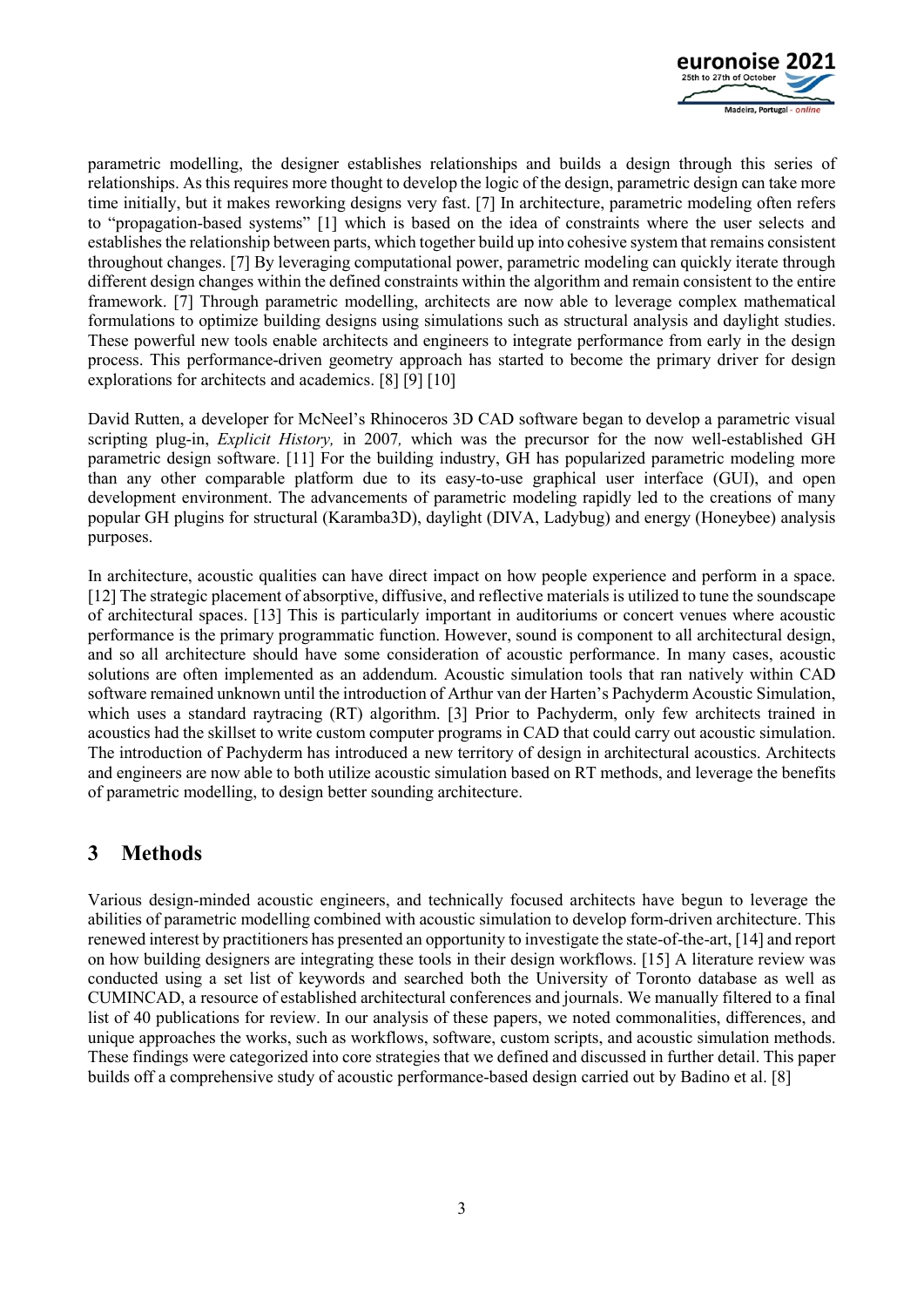

# **4 Results**

We recognize that using a literature search of only academic papers, it is not possible to produce an exhaustive list of all recent projects that combine parametric modelling and acoustic simulation; however, clear observations about the state-of-the art can be made from the data. Table 1 summarizes the results of the literature search, and a few key observations emerge from it: first, Rhino and GH are by far the most popular modelling tools with which to carry out parametric acoustic explorations; second, while Odeon appears to be the most widely used acoustic simulation software, it is almost always used to verify the results of the parametric modelling approaches, and the most common simulation approach that is integrated with parametric modelling is the development of custom acoustic performance calculators; third, the most common algorithmic simulation approach is ray-tracing; fourth, projects seem relatively evenly split between music venues and other program types; and fifth, that surprisingly few optimization software's are used.

|        | Software        |              |                     |              |                        |              |              |                            |              |              |              |              |              |              |                                                                    |                |              |              |               |              |              |              |              |                       |              |                   |
|--------|-----------------|--------------|---------------------|--------------|------------------------|--------------|--------------|----------------------------|--------------|--------------|--------------|--------------|--------------|--------------|--------------------------------------------------------------------|----------------|--------------|--------------|---------------|--------------|--------------|--------------|--------------|-----------------------|--------------|-------------------|
| $[1]$  | CAD<br>Modeling |              | Visual<br>Scripting |              | Coding<br>Languag<br>e |              | Program      | <b>Acoustic Simulation</b> |              |              |              |              |              | Methods      |                                                                    |                |              | Plug-ins     |               |              |              |              |              |                       |              |                   |
|        | Rhinoceros      | MicroStation | Not Specified       | Grasshopper  | Dynamo                 | Visual Basic | Python       |                            | CATT         | COMSOL       | Odeon        | Pachyderm    | Matlab       | Reflex AFMG  | $\mathop{\rm Custom}\nolimits\setminus\mathop{\rm other}\nolimits$ | <b>FEAVFEM</b> | FDTD         | RT           | PatternSearch | BEM          | Galapagos    | Octopus      | Custom GA    | Kangaroo <sub>2</sub> | Snail        | <b>KUKA</b> lprev |
| [16]   | $\checkmark$    |              |                     | $\checkmark$ |                        |              |              | Meeting<br>Room            |              |              | $\checkmark$ |              |              |              |                                                                    |                |              | $\checkmark$ |               |              |              |              |              |                       |              |                   |
| [17]   | ✓               | $\checkmark$ |                     | $\checkmark$ |                        |              |              | Meeting<br>Room            |              |              | $\checkmark$ | $\checkmark$ | $\checkmark$ | $\checkmark$ |                                                                    |                | $\checkmark$ | $\checkmark$ |               | $\checkmark$ |              |              |              |                       |              |                   |
| $[12]$ | ✓               |              |                     | $\checkmark$ |                        |              | $\checkmark$ | Meeting<br>Room            |              |              | $\checkmark$ |              |              | $\checkmark$ | $\checkmark$                                                       |                | $\checkmark$ | $\checkmark$ |               | $\checkmark$ |              |              |              |                       |              |                   |
| $[10]$ |                 |              | $\checkmark$        |              |                        |              |              | Midsize<br>Office          |              |              |              |              |              |              |                                                                    |                |              |              |               |              |              |              |              |                       |              |                   |
| [18]   | $\checkmark$    |              |                     | $\checkmark$ |                        |              |              | Multi-use<br><b>RM</b>     |              |              |              | $\checkmark$ |              |              |                                                                    |                |              | $\checkmark$ |               |              |              |              |              |                       |              |                   |
| $[19]$ | $\checkmark$    |              |                     | $\checkmark$ |                        |              |              | Fabrication<br>Lab.        |              | $\checkmark$ |              |              |              |              | $\checkmark$                                                       | $\checkmark$   |              | $\checkmark$ |               |              |              | $\checkmark$ | $\checkmark$ |                       | $\checkmark$ |                   |
| $[20]$ | $\checkmark$    |              |                     | $\checkmark$ |                        |              |              | Industrial<br>Hall         |              |              | $\checkmark$ |              |              |              |                                                                    |                |              | $\checkmark$ |               |              |              |              |              |                       |              |                   |
| $[21]$ |                 |              | $\checkmark$        |              |                        |              |              | Open-plan                  |              |              | $\checkmark$ |              |              |              |                                                                    |                |              | $\checkmark$ |               |              |              |              |              |                       |              |                   |
| $[22]$ | $\checkmark$    |              |                     | $\checkmark$ |                        |              | $\checkmark$ | room<br>Scatter            |              |              |              |              |              |              |                                                                    |                |              |              |               |              |              |              |              |                       |              |                   |
| $[23]$ | $\checkmark$    |              |                     | $\checkmark$ |                        |              |              | Wall<br>Hanging            |              |              |              |              | $\checkmark$ |              | $\checkmark$                                                       |                | $\checkmark$ |              | $\checkmark$  |              |              |              |              |                       |              |                   |
| $[24]$ | ✓               |              |                     | $\checkmark$ |                        |              |              | Canopy<br>Concert          |              |              |              |              |              |              | $\checkmark$                                                       |                |              |              |               |              | $\checkmark$ |              |              |                       |              |                   |
| $[25]$ |                 | $\checkmark$ |                     |              |                        | $\checkmark$ |              | Pavilion<br>Concert        |              |              | $\checkmark$ |              |              |              | $\checkmark$                                                       |                |              | $\checkmark$ |               |              |              |              |              |                       |              |                   |
| $[26]$ | ✓               |              |                     | $\checkmark$ |                        |              |              | Pavilion<br>Music          | $\checkmark$ |              |              |              | $\checkmark$ |              | $\checkmark$                                                       |                |              | $\checkmark$ | $\checkmark$  |              |              |              |              |                       |              |                   |
| $[27]$ | $\checkmark$    |              |                     | $\checkmark$ |                        |              |              | Hall<br>Music Hall         |              |              |              |              |              |              |                                                                    |                |              | $\checkmark$ |               |              |              |              |              |                       |              |                   |
| $[28]$ | $\checkmark$    |              |                     |              |                        | $\checkmark$ | $\checkmark$ | Music                      |              |              |              |              |              |              | $\checkmark$                                                       | $\checkmark$   |              | $\checkmark$ |               |              |              |              | $\checkmark$ |                       |              |                   |
| $[29]$ | $\checkmark$    |              |                     |              |                        | $\checkmark$ |              | Hall<br>Music Hall         |              |              |              |              |              |              |                                                                    |                |              |              |               |              |              |              |              |                       |              |                   |
| $[30]$ | $\checkmark$    |              |                     | $\checkmark$ |                        |              |              | Music Hall                 |              |              | $\checkmark$ |              |              |              |                                                                    |                |              | $\checkmark$ |               |              |              |              |              |                       |              |                   |
| $[31]$ | $\checkmark$    |              |                     | $\checkmark$ |                        |              |              | Music Hall                 |              |              | $\checkmark$ |              |              |              |                                                                    |                |              | $\checkmark$ |               |              |              |              |              | $\checkmark$          |              |                   |
| $[32]$ | $\checkmark$    |              |                     | $\checkmark$ |                        |              |              | Auditorium                 |              |              |              |              |              |              | $\checkmark$                                                       |                |              | $\checkmark$ |               |              |              |              |              |                       |              |                   |
| $[33]$ | ✓               |              |                     |              |                        |              | $\checkmark$ | Auditorium                 | $\checkmark$ |              |              |              |              |              |                                                                    |                |              | $\checkmark$ |               |              |              |              |              |                       |              |                   |
| $[34]$ |                 |              | $\checkmark$        |              |                        |              |              | N/A                        |              |              |              |              |              | $\checkmark$ |                                                                    |                |              | $\checkmark$ |               | $\checkmark$ |              |              |              |                       | $\checkmark$ |                   |

Table 1 – Modelling and Simulation Tools and Methods

A closer reading of these projects was undertaken to discover common parametric acoustic techniques. Beyond listing software or the mention of "custom" tools, many authors did not go into detail on the specifics of the logics of their modelling and simulation techniques. So, to identify techniques we not only used the papers summarized in Table 1, but added reflections upon our own practice [12] [17] [25] [21] [35] [36] to gain deeper understanding of the design workflows. We have identified nine techniques that can be useful to designers using a parametric acoustic workflow, see Table 2.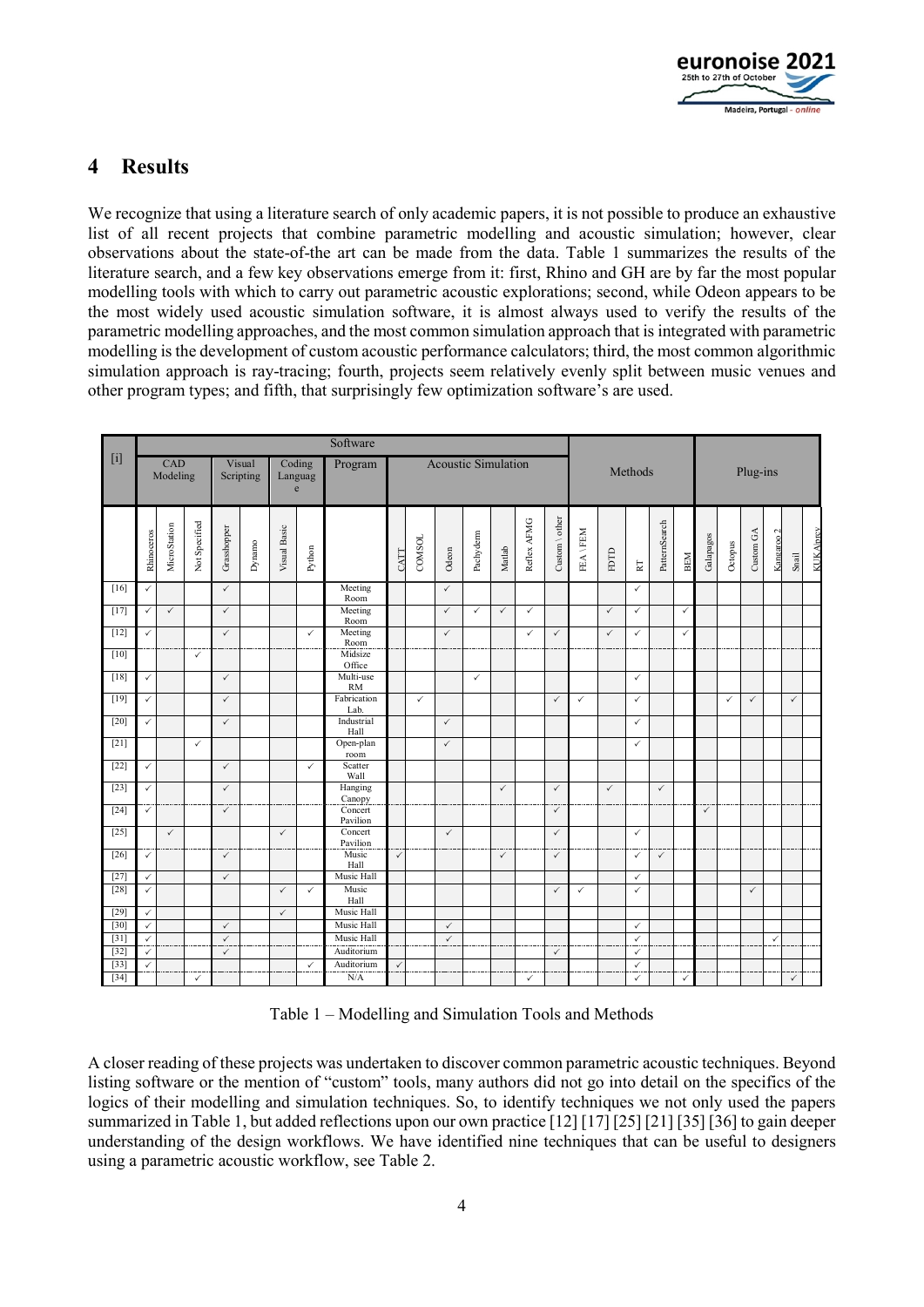

| ID             | <b>Classification</b>                            | <b>Description</b>                                                                                                                                                               | <b>Index</b>                                                                         |
|----------------|--------------------------------------------------|----------------------------------------------------------------------------------------------------------------------------------------------------------------------------------|--------------------------------------------------------------------------------------|
| 1              | <b>Reflection Mapping</b>                        | Counting rays that are reflected                                                                                                                                                 | $[12] [16] [17] [18] [19] [20] [21] [25] [26]$<br>[27] [28] [30] [31] [32] [33] [34] |
| $\overline{2}$ | <b>Complex Geometry</b><br><b>Generation</b>     | Complex Geometry Generation for Diffuse<br><b>Surfaces</b>                                                                                                                       | $[2] [12] [20] [23] [25] [29] [30] [37]$                                             |
| 3              | <b>Geometry Exchange</b>                         | Preparing geometry export settings to be<br>imported in another program for validation, etc<br>odeon/comsol.                                                                     | [17] [31] [23] [29] [31]                                                             |
| $\overline{4}$ | <b>Material &amp; Geometry</b><br><b>Mapping</b> | Measuring and comparing reverberation time                                                                                                                                       | [36]                                                                                 |
| 5              | Optimization                                     | Using Genetic Algorithms / Machine Learning/<br>Deep Learning, etc                                                                                                               | [24] [28] [19] [9]                                                                   |
| 6              | <b>Digital Fabrication</b>                       | Exporting complex geometry for standard<br>fabrication tools. File to factory process. Enables<br>the fabrication of much more complex geometry<br>which could benefit acoustics | [23] [31] [29] [38] [20] [22]                                                        |
| 7              | Drawings & Visualization<br>of Sound             | The graphical export options available within<br>programs                                                                                                                        | $[9]$ [32] [30] [27] [39] [30]                                                       |
| 8              | <b>Exploring Design Space</b>                    | Looking at multiple acoustic parameters in<br>relation to parametric geometry                                                                                                    | [9] [26] [22] [33] [25] [12]                                                         |
| 9              | <b>Spatial Performance</b>                       | Not only point solution, or room-level solutions<br>but gradient map of heterogeneous performance                                                                                | [9] [40] [29] [38] [16] [18]                                                         |

Table 2 – Nine Parametric Acoustic Techniques

#### **4.1 Reflection Mapping**

Reflection Mapping is one of the most popular methods used when combining parametric modelling and acoustic performance considerations. Basically, this technique maps sound as a ray as it traverses a 3D geometric model using a reflection model of angle of incidence equals the angle of reflection. This method can be extended and developed into a full raytracing simulation or can be simply used to map acoustic reflections. This method can visually output the path of sound from source to receiver, and different reflection orders can be studied. Because of its simple geometric rules, fast calculation times, and easy visualization it is a popular approach. Peters [25] describes a simple approach where first reflections from a parametric ceiling were mapped onto an audience and so design options could be judged by how many reflections hit the audience and how evenly distributed these were; Shtrepi et al., [34] used Iron Python to write a custom RT component inside GH to output qualitative analysis data using Reflection Mapping and quantitative analysis through the visual inspection of polar distribution from the reflected energy generated.

#### **4.2 Complex Geometry Generation**

A second common use of parametric modelling is the generation of complex surfaces that produce sound scattering. In Peters [12] a complex surface was generated to diffuse sound in a small meeting room. This was done to remove distinct flutter echoes and create a more even, diffuse sound field. Using geometric relationships between size and frequency [2] different options were studied. Reinhardt et-al., [20] used mathematical models to link form and materiality for sound scattering. A KUKA KR6 was used to fabricate randomized approaches where 35 foam disc samples were robotically milled through a range of random nonpredictable patterns in GH with a focus on surface depth and frequency range.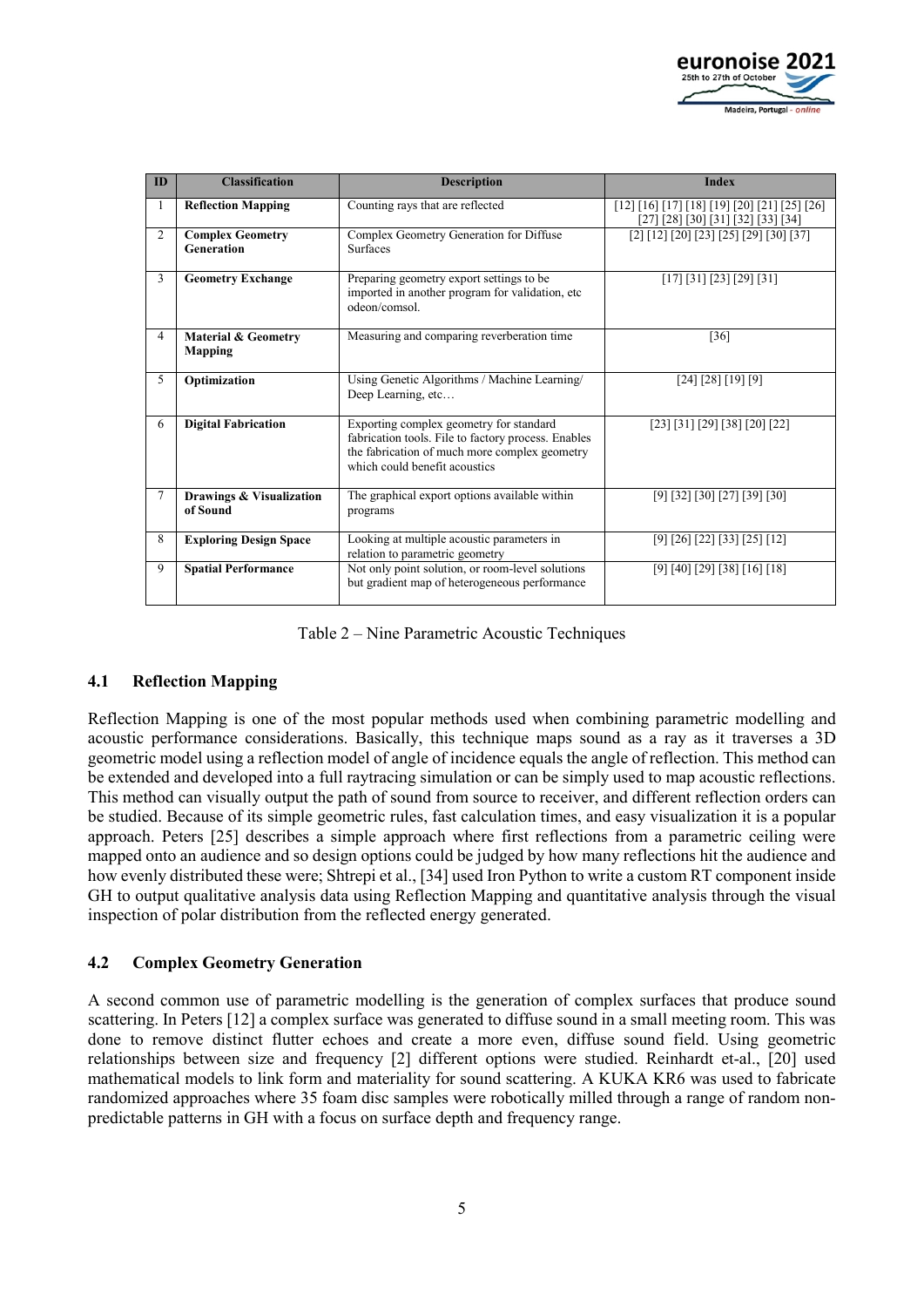

#### **4.3 Geometry Exchange**

While acoustic simulation can be carried out within a parametric acoustics workflow, often these models are supported by acoustic simulations using specialized simulation packages such as Comsol, Odeon, and CATT. Parametric acoustics can generate geometry in the correct format for easy export/import. In Alambeigi et-al. [16] FabPod project, Odeon was used to study the effects speech privacy on the Fabpod geometry created in GH. Through numerous simulations, they decided on using Speech Transmission Index (STI) and Speech Clarity (C50) as the two key parameters to analyse for speech privacy. Reinhard et-al., [20] generated geometrical models in GH and conducted acoustic simulation in Odeon to investigate the acoustic consequences on performative structures. By working in both Rhino and Odeon, the team was able to exchange ideas and knowledge with an interdisciplinary team of structural engineers, acoustic designers, and architects.

#### **4.4 Material and Geometry Mapping**

Wallace Sabine first defined the reverberation time as the relation between space, surface, and material. This straightforward relationship can be encoded into a parametric model. If the absorption coefficients are known and the parametric model is able to compute volume and area, the reverberation time (RT) as predicted by the Sabine formula can be calculated. In 2011, Peters' paper [36] computed the RT for classrooms in a school using this method. In Bonwetsch et al., [38] a robotic arm was used to 3D print Polyurethan material into coil shaped diffusion panels that resulted in noticeable in differences in acoustic performance as flutter echoes and standing waves were eliminated.

#### **4.5 Optimization**

Parametric modelling is often used in combination with genetic algorithms (GA) methods to optimize complex geometries for acoustic performance. It is important to note that optimization is not restricted to just GA's but can also refer to other methods such as Artificial Intelligence, Machine Learning or Deep Learning. In terms of GA's, Galapagos is an optimization solver in GH; there are other optimization plug-ins available for GH, such as Octopus. In Foged et-al., [24] Galapagos was used to orient 200 reflector panels to maximize reflection mapping and optimize manufacturing of these panels for laser cutting machines. In Giglio et-al. [19], a multiobjective evolutionary optimization solver, Octopus, was used to produce options that optimized acoustic performance keeping the center point of panels in the Z-axis to 1 meter and limiting the number of tessellations to four per surface. In Echenagucia et-al., [28] a multi-objective solver was used to inform the shape of a concert hall. The authors discovered that due to the curved surfaces losing their accuracy when being converted to meshes, the use of NURBS surfaces is better suited for RT studies in Rhino.

#### **4.6 Digital Fabrication**

Digital fabrication enables a file-to-factory process that enables the creation of highly precise and complexshaped geometry which could have benefit to acoustic performance as seen in Turco et al. [31] origami project. Belanger et-al., [23] describe their project where parametrically-driven auxetic patterns were created, then discretized and exported as a text file into a custom Matlab script for a wave-based finite different time domain (FDTD) acoustic simulation. Well-performing auxetic patterns were chosen to be cut using a CNC waterjet onto stretched pane of glass, which was then formed over a slumped mould. In Koren's [29] paper about the Elbphilharmonie Hamburg (EH), he described how Cox and D'Antonio [41] developed plug-in for Rhino, consisting of 18,000 lines of Visual Basic code to create the NURBS surfaces of the EH's interior acoustic panels. Each of these 10,000 uniquely shaped panels had to be CNC-milled from gypsum fireboards, requiring an additional 20,000 lines of code to automate the digital production process. [29]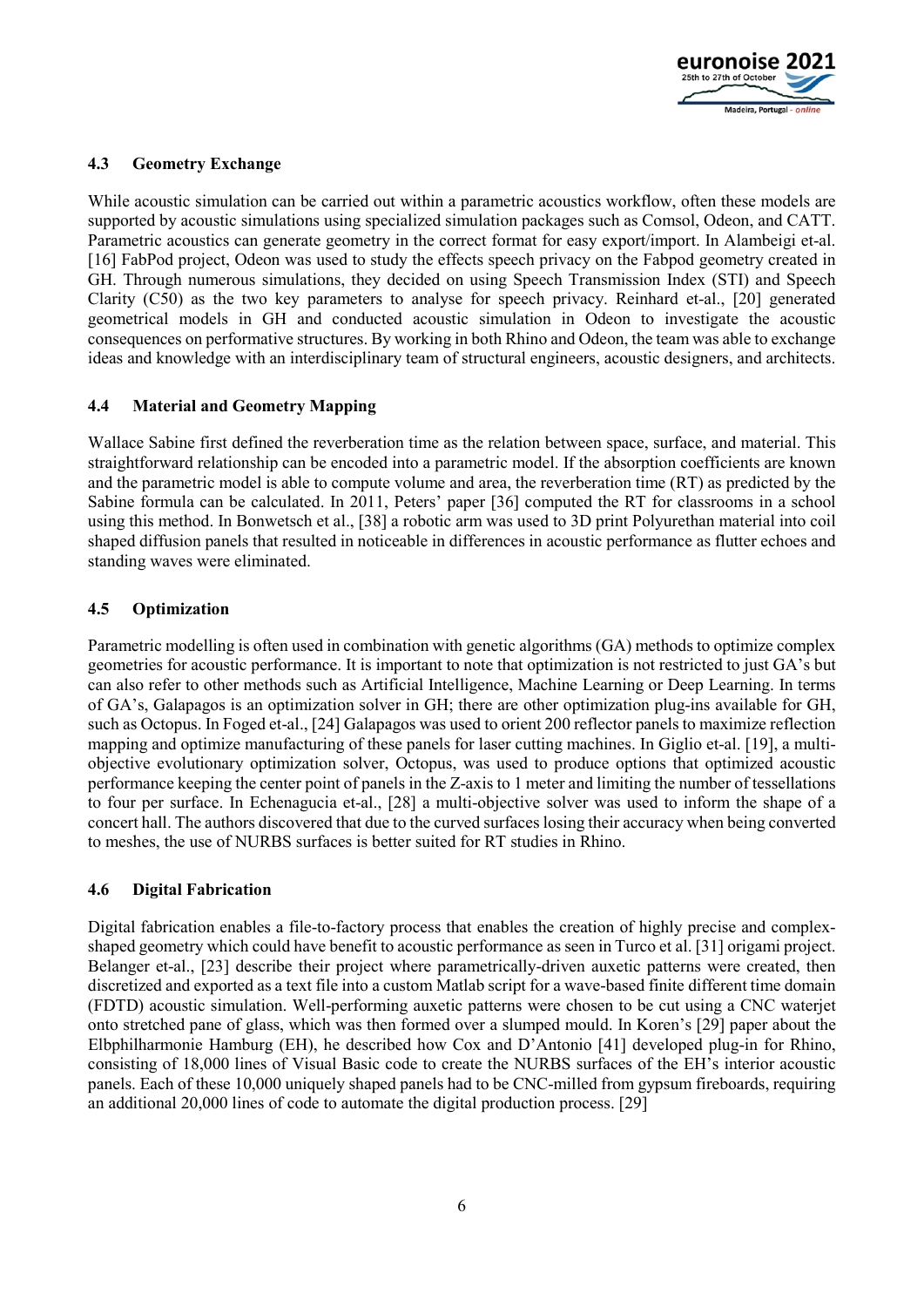

#### **4.7 Drawing and Visualization of Sound**

The visualization of simulation is essential to translate numerical results to meaningful information. Commercially available acoustic simulation software has built-in capabilities to visualize results as tables, charts, or coloured 2D and 3D drawings. However, with current parametric acoustics techniques, there are less standard built-in capabilities, but there exists the potential to customize the output of simulation data. As seen in the works of Lim, [32] Scelo, [30] Wulfrank et al., [27] and Gómez et al., [39] the drawing of sound as rays is very effective at visually conveying the acoustical performance of a space in a still image, while FDTD approaches can be utilized to create convincing animations of sound waves as seen in Peters et al. [12] and Belanger et al. [23]

#### **4.8 Exploring Design Space**

One of the key benefits of parametric modelling is that it enables designers to explore many different design options as seen in the works of Bassuet et al., [26] Peters [25] and Vomhof et al. [22] Once the parametric model is constructed, design options can be quickly generated by changing parameters and studying the resulting generated model. What parametric acoustics brings to this process is the inclusion of acoustic performance metrics as part of this generated model, as seen in Lu et al. [33] auditorium work where a balance of acoustic performance and design aesthetics is sought out through parametric modelling iterations. This integrated analysis enables acoustic properties to be considered alongside other parameters during early design stage explorations. This technique does require the selection of appropriate measures of acoustic performance and clear and meaningful ways of communicating this performance.

#### **4.9 Spatial Performance**

A parametric acoustics design approach is inherently computational, and the calculation of a series of results is trivial to set-up and it's solving is simply a matter of computing time; therefore, parametric acoustics encourages the calculation of multiple results as much as single results. Why calculate for a single position when one can see the spatial distribution at all points in a room? This technique considers spatial differentiation of acoustic qualities and makes it easier to identify problems and opportunities that this differentiation in acoustic performance brings about. O'Keefe et al. [40] developed a custom ray tracer plug-in for Rhino that could calculate reflections off NURBS surfaces as they realized the power of receiving immediate visual feedback in contrast to computing for numeric parameters, which take much longer to calculate. They tested their plugin on a case study for the orientation of acoustical panels in the Queen Elizabeth Theatre in Vancouver and concluded that this new approach helped them overcome the challenges of dealing with a wide room.

# **5 Conclusion**

With the introduction of parametric modelling software and integrated simulation to architectural education and practice, we propose that there is an opportunity to include acoustic performance as a key design consideration within the building design process, even from an early stage. We call this design workflow "parametric acoustics." A literature review was carried out that studied recent papers that utilize parametric modelling and acoustic simulation. In this review we identify the most popular modelling and simulation software. Additionally, we have identified nine techniques of parametric acoustics. This is not meant to be an exhaustive list, but a step towards developing a dialog about the use of parametric modelling and about integrating simulation with the digital architectural design environment. We hope that this knowledge will used to help initiate the development of a toolkit that can used by architects to bring acoustic performance into their designs and result in better sounding buildings.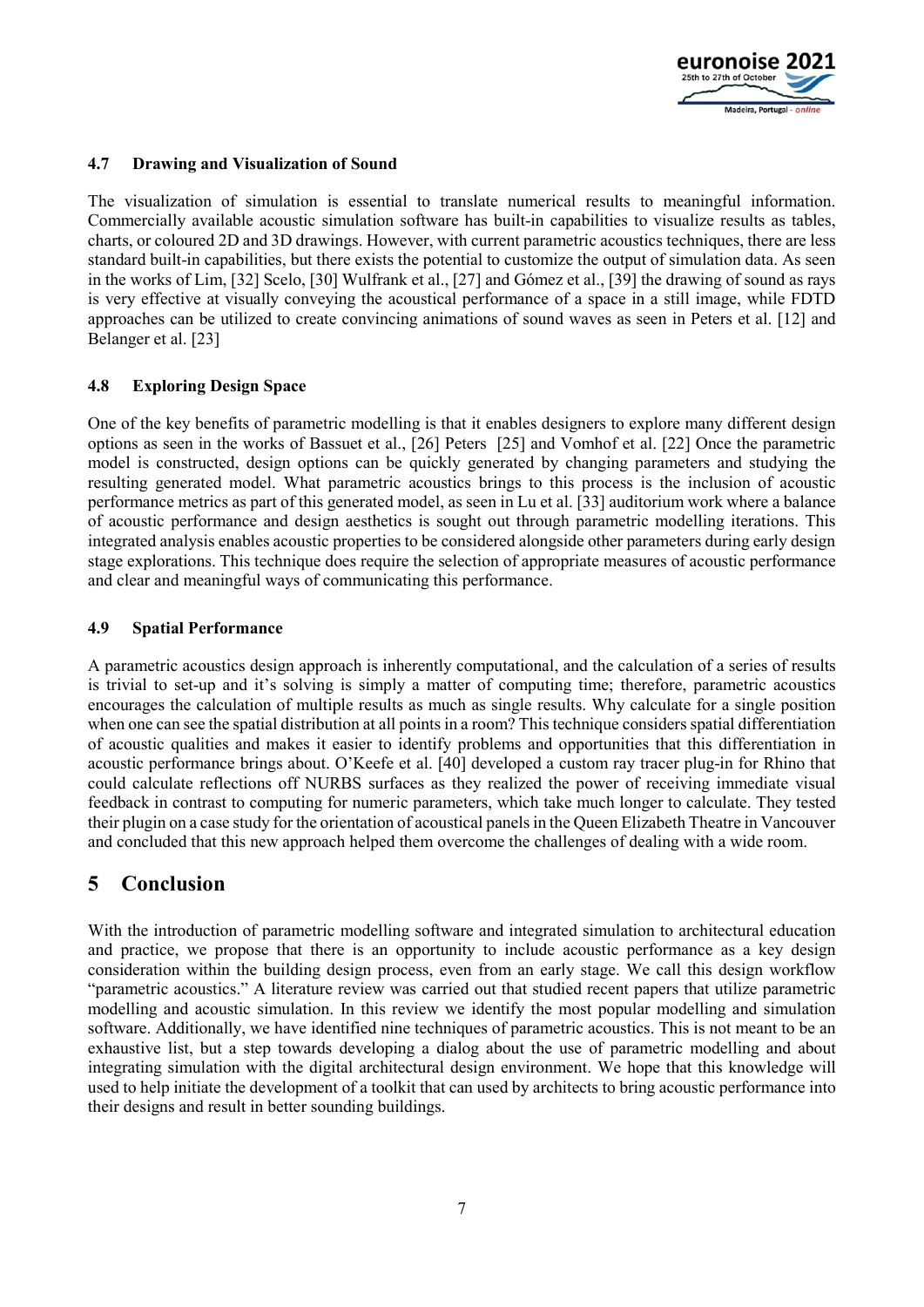

### **6 References**

- [1] R. Woodbury, R. Aish and A. Kilian, "Some Patterns for Parametric Modeling," in *Expanding Bodies – Proceedings of the 26th annual conference of the Association for Computer Aided Design in Architecture*, Halifax, Canada, 2007.
- [2] D. Davis and B. Peters, "Design Ecosystems: Customizing the architectural design environment with software plugins," *Architectural Design (AD) Journal,* vol. 83, no. 2, pp. 123-131, 2013.
- [3] A. van der Harten, "Pachyderm Acoustical Simulation Towards Open-Source Sound Analysis," *Architectural Design (AD) Journal,* vol. 83, no. 2, pp. 138-139, 2013.
- [4] D. Parigi, K. Svidt, E. Molin and D. Bard, "Parametric Room Acoustic workflows: Review and future perspectives.," in *35rd eCAADe Conference Proceedings*, Rome, Italy, 2017.
- [5] R. Aish, "Fabrication: Examining The Digital Practice of Architecture," in *Fabrication - Proceedings of the 24th annual conference of the Association for Computer Aided Design in Architecture*, Cambridge & Toronto, Canada, 2004.
- [6] B. Peters and T. Peters, Computing the Environment: Digital Design Tools for the Simulation and Visualisation of Sustainable Architecture, Hoboken, New Jersey, USA: John Wiley and Sons, 2018.
- [7] R. Woodbury, Elements of Parametric Design, New York, USA: Routledge, 2010.
- [8] E. Badino, L. Shtrepi and A. Astolfi, "Acoustic Performance-Based Design: A Brief Overview of the Opportunities and Limits in Current Practice," *Acoustics,* vol. 2, no. 2, pp. 246-278, 2020.
- [9] M. Turrin, P. v. Buelow and R. Stouffs, "Design explorations of performance driven geometry in architectural design using parametric modelling and genetic algorithms," *Advanced Engineering Informatics,* vol. 25, no. 1, pp. 656-675, 2011.
- [10] R. Oxman, "Performance-based Design Current Practices and Research Issues," *International Journal of Architectural Computing,* vol. 6, no. 1, pp. 1-17, 2008.
- [11] D. Rutten, "I Eat Bugs For Breakfast," Wordpress, 10 11 2013. [Online]. Available: https://ieatbugsforbreakfast.wordpress.com/2013/11/10/. [Accessed 23 8 2021].
- [12] B. Peters, N. Hoban, J. Yu and Z. Xian, "Improving Meeting Room Acoustic Performance Through Customized Sound Scattering Surfaces," in *ISRA 2019 - Proceedings of the International Symposium on Room Acoustics*, Amsterdam, The Netherlands, 2019.
- [13] T. J. Cox and P. D'Antonio, Acoustic Absorbers and Diffusers: Theory, Design, and Application, New York, USA: Taylor & Francis, 2009.
- [14] M. Petticrew and H. Roberts, "Systematic Reviews in the Social Sciences: A Practical Guide," *Counselling and Psychotherapy Research,* vol. 6, no. 4, pp. 304-305, 2006.
- [15] C. Okoli and K. Schabram, "A Guide to Conducting a Systematic Literature Review of Information Systems Research," *Research Methods & Methodology in Accounting eJournal,* vol. 1, no. 1, pp. 1-2, 2010.
- [16] P. Alambeigi, J. Burry and E. Cheng, "Investigating the Effects of the Geometry on Speech Privacy of Semi-Enclosed Meeting Spaces," in *SimAUD '17: Proceedings of the Symposium on Simulation for Architecture & Urban Design*, Toronto, Canada, 2017.
- [17] B. Peters, "Integrating acoustic simulation in architectural design workflows: the FabPod meeting room prototype," *Simulation: Transactions of the Society for Modeling and Simulation International,* vol. 91, no. 9, pp. 787-808, 2015.
- [18] A. Hannouch, "Acoustic Simulation and Conditioning in Vaulted Structures: Faceted Stereotomic Strategies for Multi-listener Spaces," in *Intelligent & Informed - Proceedings of the 24th International Conference of the Association for Computer-Aided Architectural Design Research in Asia*, Victoria, New Zealand, 2019.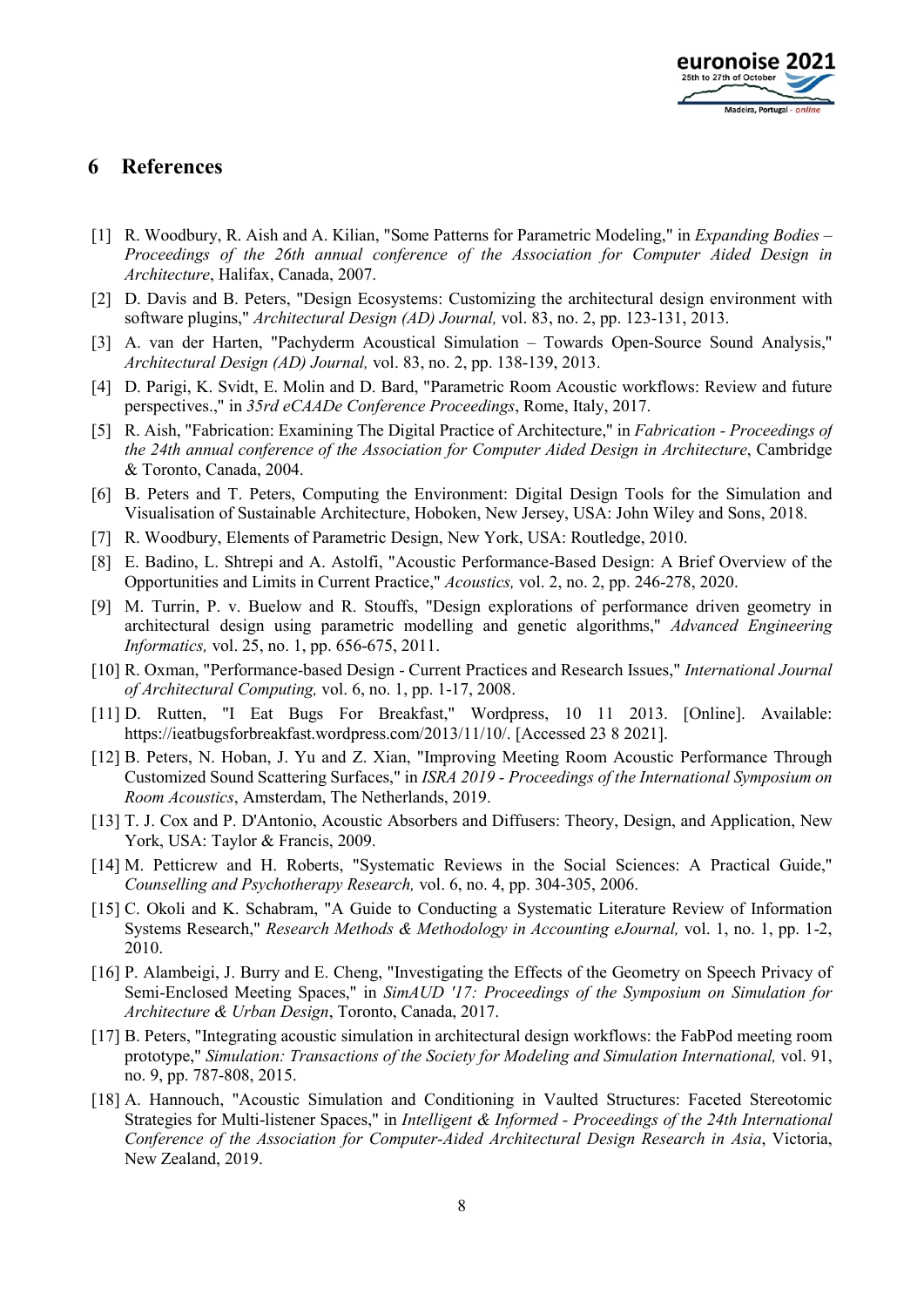

- [19] A. Giglio, I. Paoletti and M. Zheliazkova, "Performance-Based Design Approach for Tailored Acoustic Surfaces," *Digital Transformation of the Design, Construction and Management Processes of the Built Environment,* vol. 1, no. 1, pp. 137-148, 2012.
- [20] D. Reinhardt, D. Cabrera and M. Hunter, "A Mathematical Model Linking Form and Material for Sound Scattering," in *17th CAADFutures Conference Proceedings*, Istanbul, Turkey, 2017.
- [21] B. Peters, M. Tamke, S. A. Nielsen, S. V. Andersen and M. Haase, "Responsive Acoustic Surfaces Computing Sonic Effects," in *29th eCAADe Conference Proceedings*, Ljubjana, Slovenia, 2011.
- [22] M. Vomhof, L. Vasey, F. Gramazio, M. Kohler, K. Eggenschwilder and J. Strauss, "Robotic Fabrication of Acoustic Brick Walls," in *Design Agency - Proceedings of the 34th annual conference of the Association for Computer Aided Design in Architecture*, Los Angeles, USA, 2014.
- [23] Z. Belanger, W. McGee and C. Newell, "Slumped Glass: Auxetics and Acoustics," in *Re/Calibration: On Imprecision and Infidelity - Proceedings of the 37th annual conference of the Association for Computer Aided Design in Architecture*, Mexico City, Mexico, 2020.
- [24] I. W. Foged, A. Pasol, M. B. Jensen and E. S. Poulsen, "Acoustic Environments: Applying evolutionary algorithms for sound based morphogenesis," in *30th eCAADe Conference Proceedings*, Prague, Czech Republic, 2012.
- [25] B. Peters, "Parametric Acoustic Surfaces," in *reForm - Proceedings of the 29th annual conference of the Association for Computer Aided Design in Architecture*, Chicago, USA, 2009.
- [26] A. Bassuet, D. Rife and L. Dellatorre, "Computational and Optimization Design in Geometric Acoustics," *Building Acoustics,* vol. 21, no. 1, pp. 75-86, 2014.
- [27] T. Wulfrank, E. Green, E. Kahle and J. Ó. G. Gómez, "Creative Possibilities and Limitations of Curved Surfaces in the Acoustic Design of Contemporary Auditoria," in *ICSV 24 Proceedings of the 24th International Congress on Sound and Vibration*, London, United Kingdom, 2017.
- [28] T. M. Echenagucia, M. Sassone, A. Astolfi and L. Shtrepi, "Multi-Objective Acoustic and Structural design of shell structures for concert halls," in *Proceedings of the IASS-SLTE 2014 Symposium "Shells, Membranes and Spatial Structures: Footprints"*, Brasilia, Brazil, 2014.
- [29] B. S. Koren, "The Grand Hall of the Elbphilharmonie Hamburg Development of Parametric and Digital Fabrication Tools in Architectural and Acoustical Design," *Humanizing Digital Reality,* vol. 1, no. 1, pp. 141-152, 2018.
- [30] T. Scelo, "Integration of Acoustics in Parametric Architectural Design," *Acoustics Australia,* vol. 43, no. 1, pp. 59-67, 2015.
- [31] M. L. Turco, Z. Ursula, A. Astolfi, L. Shtrepi and M. B. Poaola, "From digital design to physical model: Origami techniques applied to dynamic paneling shapes for acoustic performance control," in *35rd eCAADe Conference Proceedings*, Rome, Italy, 2017.
- [32] J. Lim, "A Stigmergic Approach to Acoustic Design," in *Integration Through Computation - Proceedings of the 31th annual conference of the Association for Computer Aided Design in Architecture*, Calgary, Canada, 2011.
- [33] S. Lu, X. Yan, W. Xu, Y. Chen and J. Liu, "Improving auditorium designs with rapid feedback by integrating parametric models and acoustic simulation," *Building Simulation,* vol. 9, no. 1, pp. 235-250, 2016.
- [34] L. Shtrepi, T. M. Echenagucia, E. Badino and A. Astolfi, "A performance-based optimization approach for diffusive surface topology design," *Building Acoustics,* vol. 1, no. 1, pp. 1-17, 2020.
- [35] B. Peters, B. Lappalainen and A. Fiori, "Auralizing Acoustic Architecture: A Multi-channel Ambisonic Listening Room for Architectural Design," in *38th eCAADe Conference Proceedings*, Berlin, Germany, 2020.
- [36] B. Peters, "Integrating Acoustic Analysis in the Architectural Design Process using Parametric Modeling," in *Proceedings of Forum Acusticum 2011*, Aalborg, Denmark, 2011.